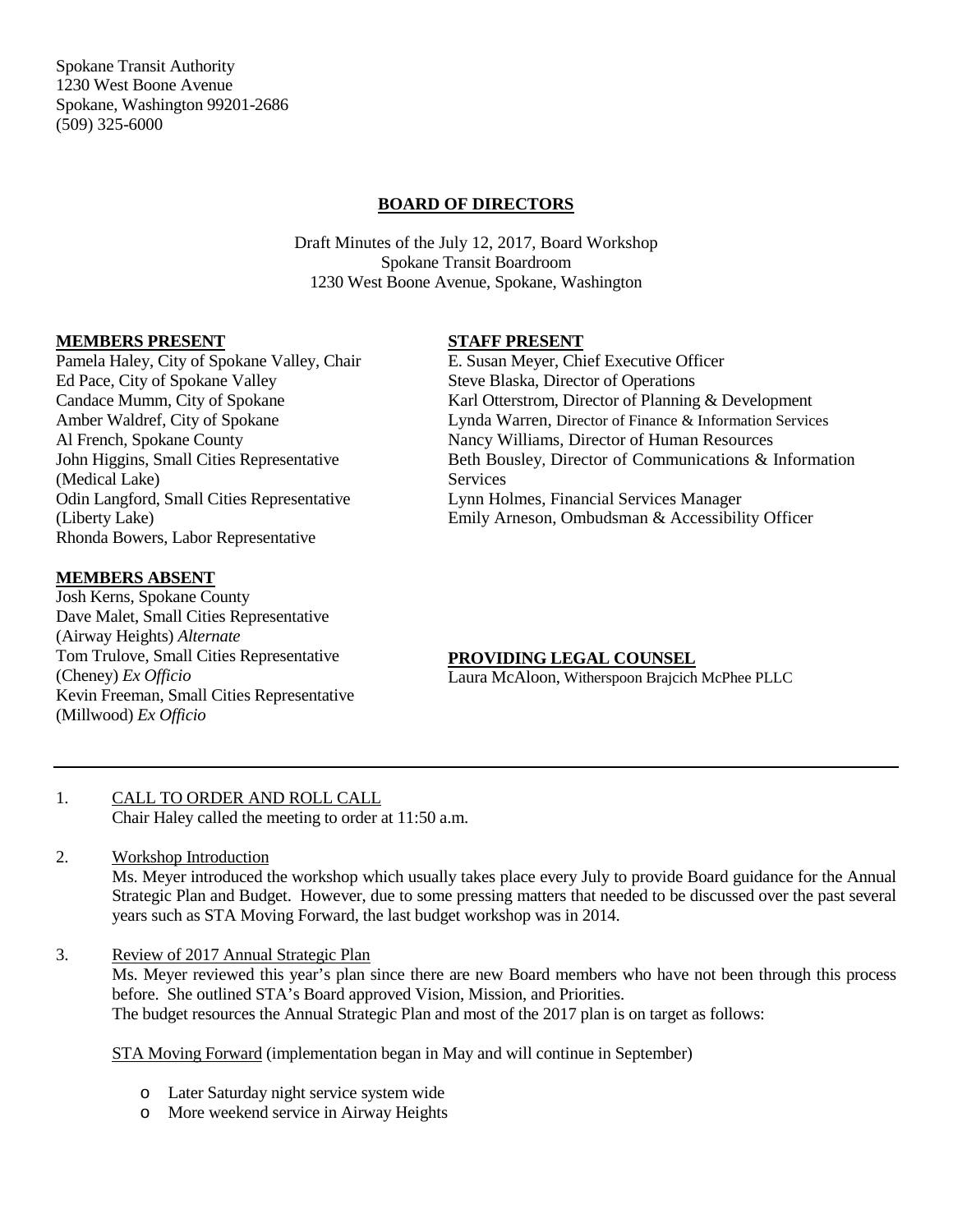- o Valley/I-90 Corridor
	- New Route 95 Indiana  $&$  Broadway
	- Spokane/Liberty Lake more midday weekday trips (September)
- o North Spokane
	- Wellesley Avenue more frequent weekend service
	- North Nevada Sunday service (September)
- o Central City Line Corridor
	- **Preliminary Small Starts application submitted**
	- **•** Official application to be made before September 8
- o Cheney Corridor Design for Four Lakes station
- o Division Corridor Improvements first improvements made by WSDOT
- o Monroe/Regal Corridor Improvements design to begin in Fall 2017 for 2019 construction
- o Sprague Corridor Improvements first improvements made by City of Spokane

#### Ridership

- o Sustain fixed-route bus ridership at 2016 levels (- 0.9% through June 2017)
- o Increase paratransit ridership 0.5% over 2016 (- 0.4% through May 2017)
- o Sustain 2016 Vanpool ridership (- 8.6% through May 2017)
- o Vanpool is sustained through work groups and early this year there was an extended strike at Triumph

Ms. Bowers asked if the decrease in paratransit was from STA service or the contractor, MV.

Mr. Blaska said it was both but the special use van program also played a part in the decrease.

Mr. Langford asked about this program.

Mr. Blaska said STA grants retired vans annually to non-profit agencies, such as the ARC of Spokane, which are then responsible for the vehicle and have their own drivers.

Mr. French suggested any unutilized vans in the Vanpool program could be used as shuttles when the West Plains Transit Center is completed for employees to get to their workplace from the transit center.

Ms. Meyer said the City of Liberty Lake is considering a model that would connect the existing park and ride to employment sites in the area. It would be a pilot project and not necessarily a Vanpool since in that mode one of the users is the driver. She said such a pilot would be brought to the Board for approval.

#### Fares

The first of two Board-approved fare increases went into effect July 1, 2017; the second will be July 1, 2018.

Maintain essential capital projects

- o Fare collection request for proposals for consultant due July 31, 2017
- o Plaza Renovation complete
- o Boone Northwest Garage in design for 2019 completion

Mr. Blaska added that the new garage will house the proposed electric buses, charging and washing facilities, and also some paratransit vans. The building roof will include the capability for solar panels and the doors will be high enough to accommodate double decker buses if these are considered sometime in the future.

Mr. French left at 12:07 p.m.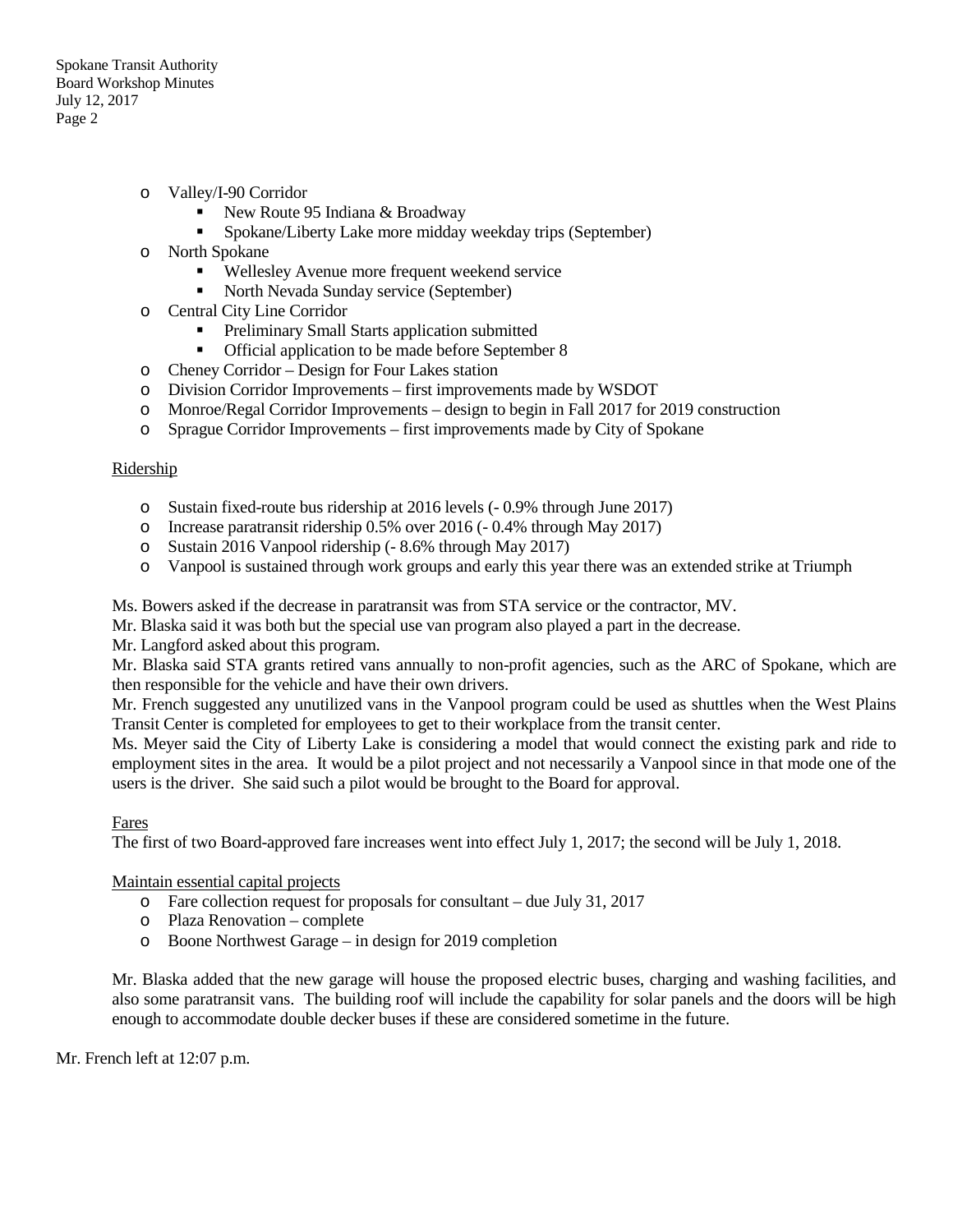#### Plans

- o *Connect Spokane*: STA's Comprehensive Plan (December 2017)
- o Emergency Operations & Business Continuity Plans (September 2017 & 2018)
- o Federal Transit Administration (FTA) Triennial Review (completed May 2017)

### **Staffing**

Transition of long-tenured, senior management staff completed:

- o Vehicle & Facility Maintenance Manager
- o Paratransit Manager
- o Human Resources Director
- o Ombudsman & Accessibility Officer

The position of Director of Operations will soon be under professional recruitment nationwide since the incumbent, Mr. Blaska, is retiring at the end of the year.

### 4. 2018 Annual Strategic Plan

### STA Moving Forward:

- o Indian Trail night/weekend service
- o Boone Northwest Garage (begin construction in 2018, complete in 2019)
- o Central City Line (complete final design end of 2018/early 2019)
- o Monroe/Regal Shelter & Stop enhancements (design in 2018, construction in 2019)
- o West Plains Transit Center Phase I (complete in 2018)
- o Division Street Construction of sidewalks & installation of shelters (complete in 2018)

#### Other Projects

- o Upriver and Spokane Falls Community College (SFCC) Transit Centers
- o Fixed Route Fare Collection
- o Business Continuity Plan
- o Phase II of Fare Increase

Ms. Warren pointed out that the Upriver and SFCC transit centers received grant funding from the state and were not included in STA Moving Forward.

#### 5. 2018 Budget Guidance

Ms. Warren outlined the guidance for the 2018 Budget:

- o Foster & Sustain Quality
- o Maintain a State of Good Repair
- o Expand Ridership
- o Proactively Partner in the Community
- o Advance & Adapt the System Growth Strategy
- o Continue with a Sustainable Plan (avoiding debt)

#### **Board members concurred with this guidance**.

# Revenue

Ms. Warren said sales tax revenue will catch up with the April 1, 2017 sales tax increase. June would have been flat over 2016 had it not been for this increase.

For the past several years a budget trend of 3% growth has been adopted and last year \$500,000 was added to reflect improved economic conditions.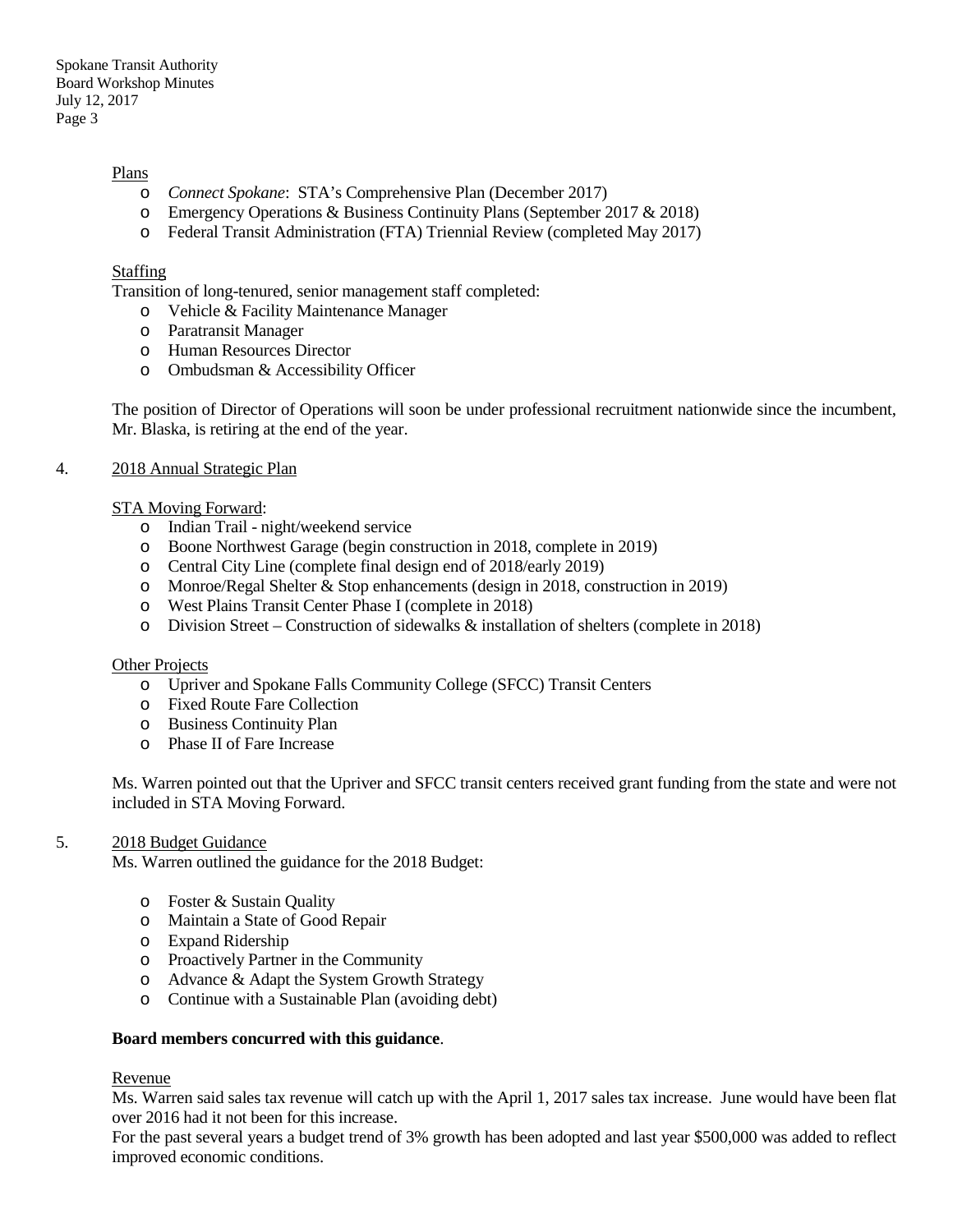Staff recommends the same for 2018 (3% beginning with 2014 actual with an additional \$500,000 one-time adjustment) at approximately \$63.6M.

Mr. Langford asked for more information about the \$500,000 addition.

Ms. Warren said even though there was a recovery in the economy last year, staff and the Board wanted to remain conservative and not increase the 3% trend so the idea of using the same percentage but adding \$500,000 was adopted.

Ms. Mumm said the City of Spokane followed the same methodology in considering a 20-year average trend.

### Ms. McAloon arrived at 12:30 p.m.

### 2018 Ridership assumptions

| Fixed Route: | 1.5% increase             | (10.4M) |
|--------------|---------------------------|---------|
| Paratransit: | $1.5\%$ increase $(477K)$ |         |
| Vanpool:     | 2.5% increase             | (198K)  |

Fares

Phase I fare increase effective July 1, 2017 (\$1.75) Phase II fare increase effective July 1, 2018 (\$2.00)

Ms. Mumm asked if the second fare increase could be reconsidered.

Ms. Meyer said the second increase was considered necessary in order for the customer to pay 20% (farebox recovery).

In order to mitigate the effect, the Board approved a two-step process.

The Board can review that decision at any time and later this year it will be discussed as part of the tariff policy in the Comprehensive Plan Update.

Mr. Blaska said ridership generally has been consistent in growth even when there is a fare increase and added that STA is at the low end of farebox recovery compared to other transit agencies. He added that the 31-day adult pass may see ridership changes because it will increase by \$10.

# **Grants**

| <b>Federal Operating Grants:</b> | \$8.1M Preventive Maintenance |
|----------------------------------|-------------------------------|
| <b>State Grants:</b>             | \$1.4M Special Needs          |

#### Miscellaneous Revenue

Interest Income is estimated at 1% on approximately \$50M.

Ms. Mumm asked if staff has looked into other methods of investing.

Ms. Warren said STA is not required to have Spokane County manage the investment but it would take additional staff in order for STA to manage it; by statute the County is STA's Treasurer.

Ms. McAloon commented that investment is limited to government-backed securities which are traditionally much lower interest rates.

Ms. Mumm asked what fee we paid the County for this service.

Ms. Warren said she would research and share with the Board.

#### **Board members concurred with the revenue assumptions.**

#### Operating Expenses

Ms. Warren reported that the trend over 30 years has been a 3% average increase in fixed route bus cost per revenue hour. However, that has decrease to an average of 1.3% over the past five years.

Fuel prices continue to be low.

Staff recommends using the annual average from the Energy Information Administration (EIA) as in the past plus ½ standard deviation.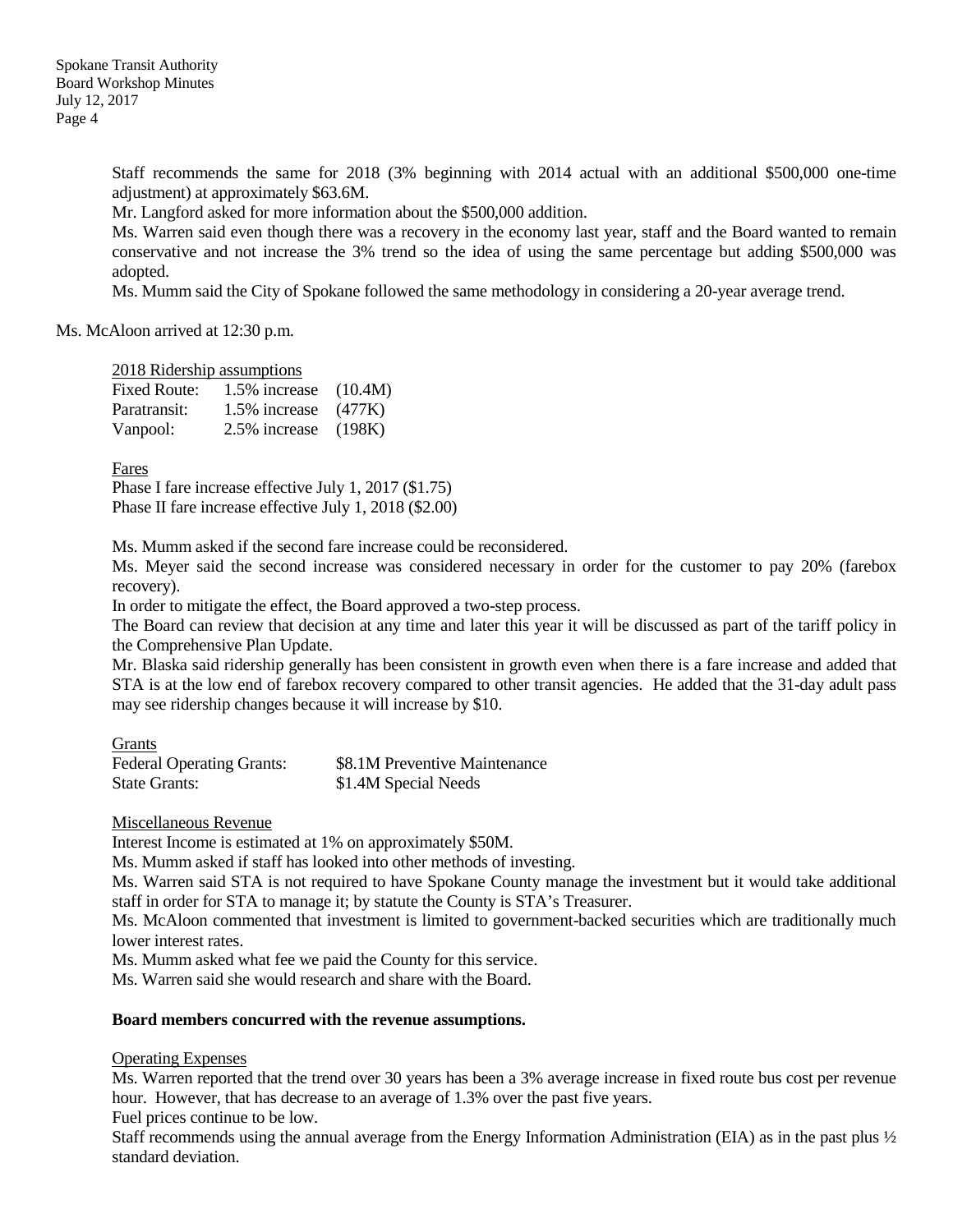Compensation & Benefits ATU 1015 is still in bargaining; that contract having expired in March, 2017 (387 employees). ATU 1598's contract expires in January, 2018 (22 employees). AFSCME 3939's contract expires in June 30, 2018 (77 employees). Management & Administration compensation will be determined at a later date (76 non-represented employees).

# Medical/Dental

Expected increase of 20% (half trend, half experience with the highest percentage in prescriptions) Employees continue to pay more in premiums for themselves and their dependents. The STA health plan mirrors the Public Employees Benefit Board (PEBB) program. Pension Rates State Pension rates: 12.7% increase effective July 1, 2017 – June 30, 2019.

# **Board members concurred with the expenditure assumptions.**

# Timeline

| <b>Date (2017)</b> | <b>Action</b>                                                                                                          |
|--------------------|------------------------------------------------------------------------------------------------------------------------|
| September 6th      | 2018 Draft Strategic Plan and Budget presented<br>to the Planning & Development Committee                              |
| September $21st$   | 2018 Draft Strategic Plan and Budget presented to STA Board                                                            |
| October            | Citizen and Employee Outreach                                                                                          |
| October $4th$      | 2018 Proposed Budget-Operating & Capital presented<br>to the Planning & Development Committee                          |
| October $19th$     | Public Hearing for 2018 Proposed Budget-Operating & Capital                                                            |
|                    | Board adoption of the 2018 Strategic Plan                                                                              |
| November $1st$     | Recommendations of 2018 Final Proposed Budget-Operating & Capital<br>presented to the Planning & Development Committee |
| November $16th$    | Board adoption of the 2018 Final Proposed Budget-Operating & Capital                                                   |

Ms. Warren drew Board members' attention to supplemental information at the end of the packet.

Ms. Mumm commented on the large number of building permits issued last year in the City of Spokane because of the wind storm.

Mr. Langford expressed his appreciation for the presentation and for staff's conservative estimations on the revenue side and exactness on the expense side. He added that the medical insurance is the biggest problem and are there any ideas on how to reduce it e.g. joining with other agencies.

Ms. Warren said she has reviewed the Washington State PEBB plan and found those rates to be higher with an overall larger increase than proposed for STA. She will continue to monitor the PEBB rates and those of other transit agencies and associations of cities and counties. Next year STA will do a comprehensive review of benefits. Mr. Langford asked if other transit agencies join together for medical insurance, like the Washington State Transit Insurance Pool (WSTIP).